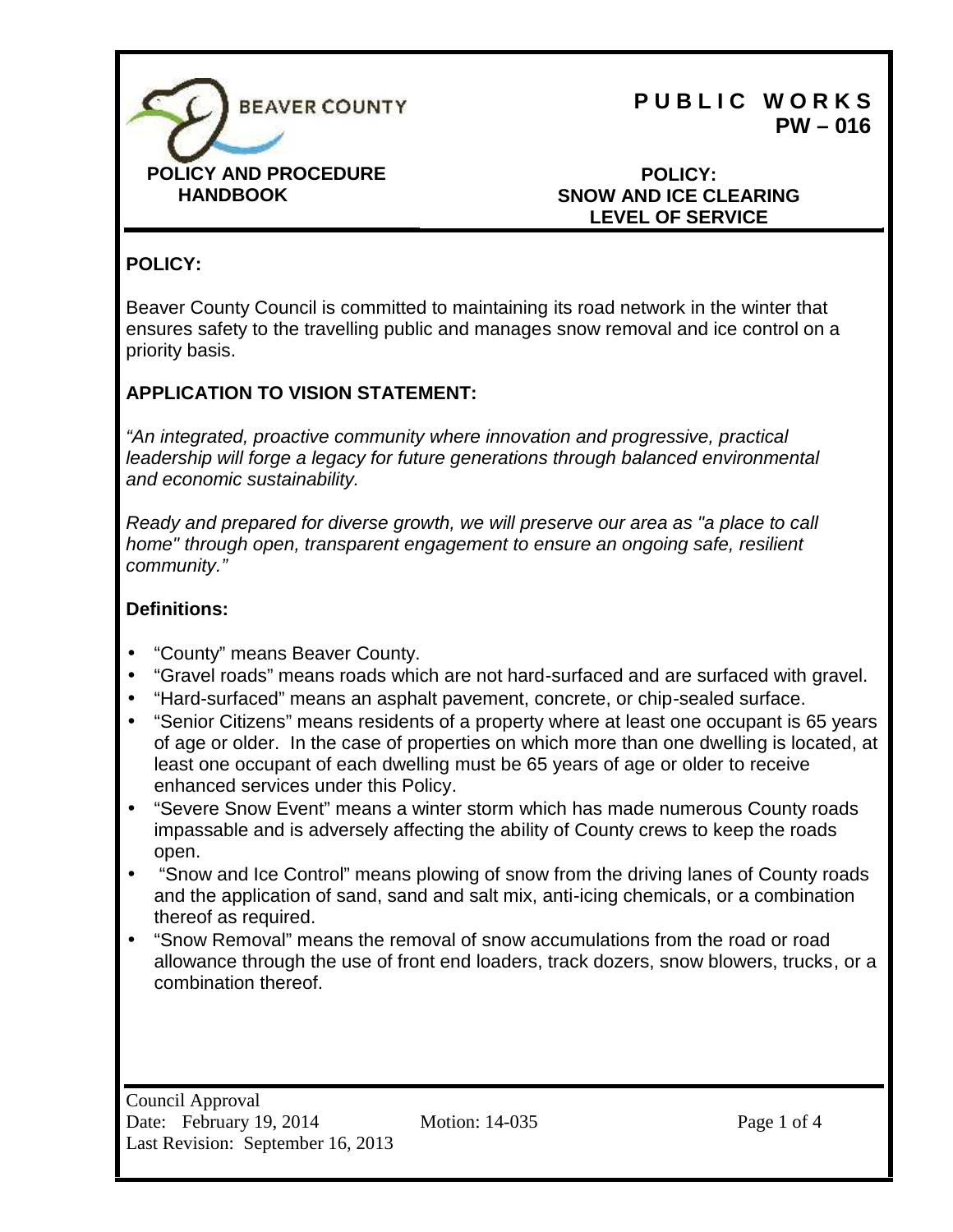### **POLICY SNOW AND ICE CLEARING LEVEL OF SERVICE**

#### **Policy Statements:**

- 1. Snow and Ice Control will generally commence when snowfall accumulation reaches 100 mm. The County will endeavour to clear bus routes, major collector roads, and resource roads within 48 hours and all minor collector roads and local roads within 72 hours, unless weather conditions do not allow these timelines to be met, or in the event of a Severe Snow Event.
- 2. Snow and Ice Control may be commenced before accumulations have reached 100 mm if, in the opinion of the County, road conditions could become unsafe if left uncleared.
- 3. Snow and Ice Control priorities are as follow:
	- a. All bus routes;
	- b. All major collector and resource roads which are not bus routes;
	- c. All minor collector roads which are not bus routes;
	- d. All local roads which are not bus routes;
	- e. Roadways and driveways used to access emergency service providers (e.g. fire halls);
	- f. Private driveways;
	- g. Private approaches (if not done as part of snow clearing);
	- h. Public facilities as requested (e.g. community halls);
	- i. Unmaintained road allowances used for agricultural purposes, on a per request basis as equipment and resources are available.

Equipment operators may vary from the order of priorities outlined above, when in his/her sole discretion, it is more advantageous to the County to immediately plow a road, driveway, or approach than to return after completing higher priorities.

- 4. The County will utilize preventative measures wherever possible to mitigate snow and ice accumulations on roadways (e.g. clearing of roadside brush and trees, installation of snow fencing, and use of anti-icing materials).
- 5. Snow Removal will only be undertaken in the following circumstances:
	- a. Snow accumulations, particularly at intersections, are negatively impacting drivers' sightlines;
	- b. Large snow accumulations in rural ditches are negatively impacting an equipment operator's ability to clear the entire width of a road and these accumulations are contributing to further snow drifting conditions; and
	- c. In hamlets, where windrows and snow accumulations are negatively impacting the width of a road's driving lanes.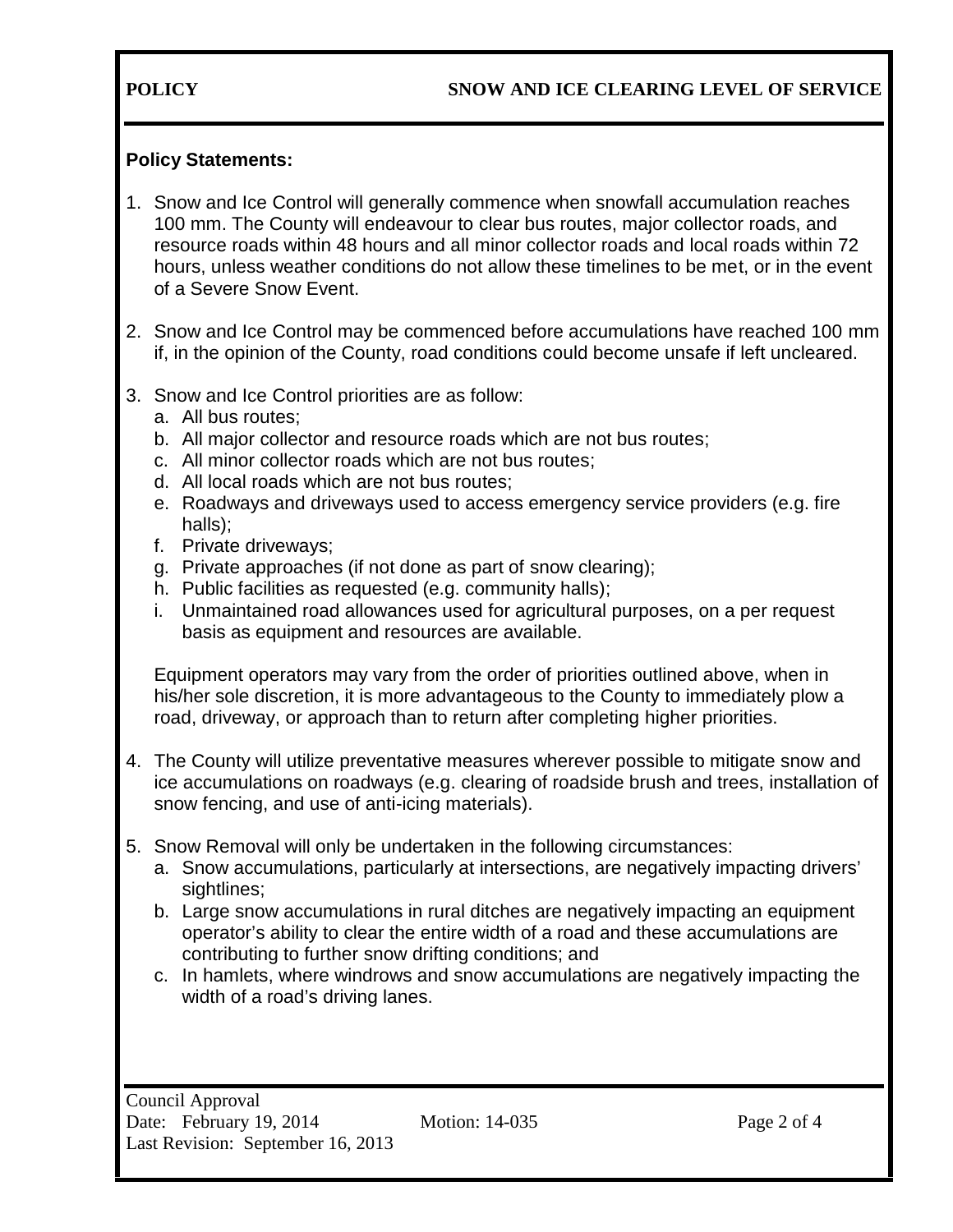**POLICY SNOW AND ICE CLEARING LEVEL OF SERVICE**

- 6. Claims will not be considered by the County for property damage to structures or vegetation on private property or to vehicles on County roads as a result of Snow and Ice Control or Snow Removal efforts.
- 7. Claims will not be considered for damage to a ditch or area within a County road allowance which has been landscaped or improved by a resident without the express written permission of the County.

# **SEVERE SNOW EVENT**

- 8. In the case of a Severe Snow Event, the County will provide the necessary resources and response to mitigate the impact to County residents and to reduce the potential damage to County-controlled infrastructure. External resources may be hired in these circumstances at the discretion of the Chief Administrative Officer or his designate. The health and safety of the County's equipment operators will not be compromised in its response to a Severe Snow Event.
- 9. In the case of a Severe Snow Event, the County may only open a single driving lane to maximize the number of accessible roads, before returning to open the entire roadway.

# **PRIVATE SNOW CLEARING**

- 10.The County may provide private Snow and Ice Control services subject to the following conditions:
	- a. The County will provide the service at its discretion subject to the priorities established by this Policy.
	- b. The resident will sign a right-of-entry agreement provided by the County.
	- c. The County will determine whether the service can be provided without causing damage to property or to County equipment in terms of width of area or turning area.
	- d. Owner will contact the County Office when his/her driveway requires the service. The County's equipment operator will complete the service at his/her discretion for the optimum benefit of the area requiring Snow and Ice Control. The equipment operator will submit to the County Office, a time and location for billing purposes.
	- e. The County may establish a fee for service for private Snow and Ice Control.
	- f. Where a property is not clearly marked with a rural address sign, the County may not provide the service.
	- g. The County will provide the service for no more than 1 hour per driveway per request.